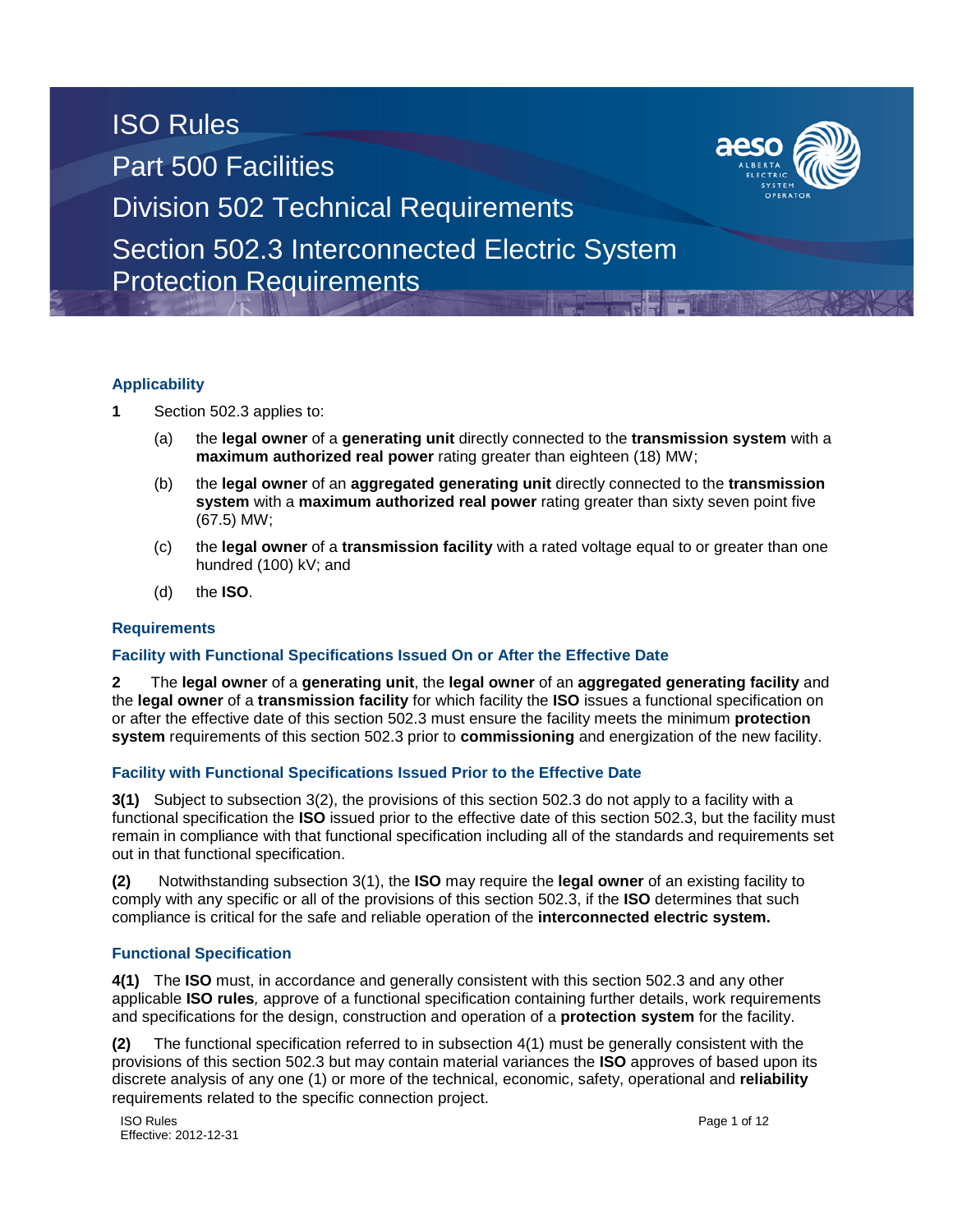## **Successor to Prior Requirements**

**5** Subject to subsection 3, this section 502.3 succeeds the *Alberta Interconnected Electric System Protection Standard* which came into effect as of December 1, 2004, and that standard, together with any other prior standards or drafts of standards on the subject matter no longer will be in force and effect as of the effective date of this section 502.3.

## **Protection System General Requirements**

### **Basic Requirements**

**6** The **legal owner** of a **generating unit**, the **legal owner** of an **aggregated generating facility** and the **legal owner** of a **transmission facility** must design, engineer and construct all **protection systems**  to:

- (a) successfully detect all phase-to-ground with ground impedance less than five (5) ohms, phase-to-phase-to-ground with ground impedance less than five (5) ohms, phase-to-phase, and three (3) phase faults on the protected equipment within the zone of protection;
- (b) initiate isolation of the faulted equipment from all sources;
- (c) coordinate with any adjacent **protection systems** and remain stable for faults external to the zone of protection; and
- (d) ensure cascade tripping does not occur.

# **Requirement for Two (2) Protection Systems**

**7(1)** Except as otherwise specified in this section 502.3, all facilities of the applicable entities listed in subsection 1 must be equipped with no less than two (2) independently operating **protection systems**.

- **(2)** Each of the two (2) **protection systems** must:
	- (a) meet the operate time requirements set out in subsection 8;
	- (b) include, an independent secondary potential transformer winding, independent current transformer core, independent communication channel, independent interconnecting cable(s), independently protected direct current power supply and independent trip circuit, including breaker trip coil; and
	- (c) operate independent of and without interference from the other **protection system**.

**(3)** The relay for one (1) of the **protection systems** must be from a different manufacturer than the relay for the other **protection system**, or must operate on a different protection principle from the other **protection system**.

### **Protection Relay Operate Times**

**8(1)** For bus protection relays, the primary protection relay operate times for phase-to-phase or three (3) phase bus faults must be:

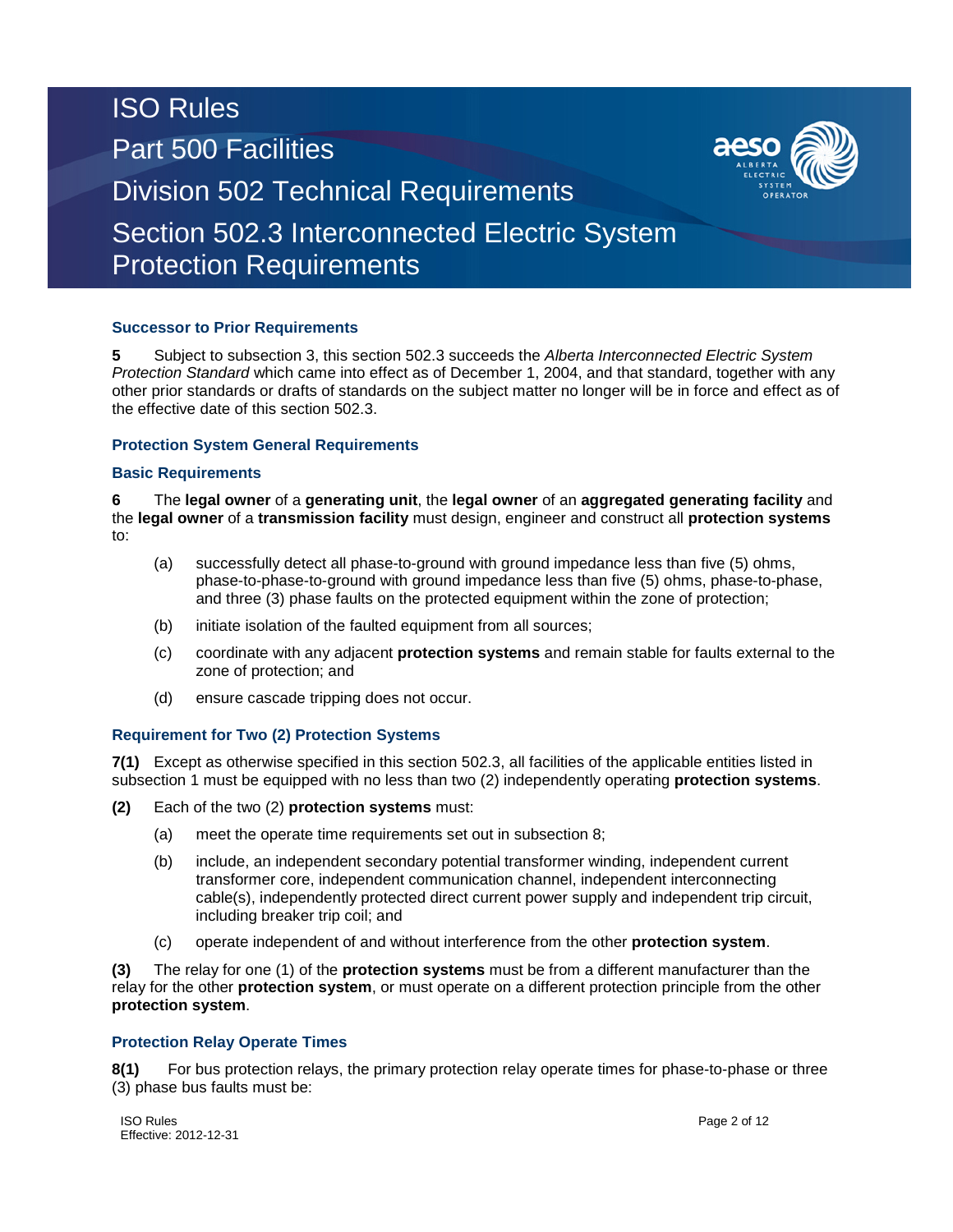

- (a) specified to not exceed; or
- (b) tested to confirm they do not exceed,

the maximum operate times, expressed in cycles, in the following Table 1:

| Table 1                                     |                     |  |
|---------------------------------------------|---------------------|--|
| <b>Bus Protection Maximum Operate Times</b> |                     |  |
| Voltage                                     | <b>Operate Time</b> |  |
| 500kV                                       | 1.50 cycles         |  |
| 240kV                                       | 1.50 cycles         |  |
| 138kV                                       | 2.00 cycles         |  |
|                                             |                     |  |

**(2)** For line distance relays, the primary protection relay operate times for phase-to-phase or three (3) phase faults for near end faults on **bulk transmission lines** with two (2) terminals and two (2) sources that are long enough to have an effective zone 1 distance protection must be:

- (a) specified to not exceed; or
- (b) tested to confirm they do not exceed,

the maximum operate times, expressed in cycles, in the following Table 2:

| Table 2                         |                     |  |
|---------------------------------|---------------------|--|
| <b>Line Distance Protection</b> |                     |  |
| Voltage                         | <b>Operate Time</b> |  |
| 500kV                           | 1.00 cycles         |  |
| 240kV                           | 1.00 cycles         |  |
| 138kV                           | 2.00 cycles         |  |

**(3)** For line differential relays, the primary protection relay operate times for phase-to-phase or three (3) phase faults on **bulk transmission lines** with two (2) terminals and two (2) sources must be:

- (a) specified to not exceed; or
- (b) tested to confirm they do not exceed,

the maximum operate times, expressed in cycles, in the following Table 3:

| Table 3                             |                     |  |
|-------------------------------------|---------------------|--|
| <b>Line Differential Protection</b> |                     |  |
| <b>Voltage</b>                      | <b>Operate Time</b> |  |
| 500kV                               | 2.00 cycles         |  |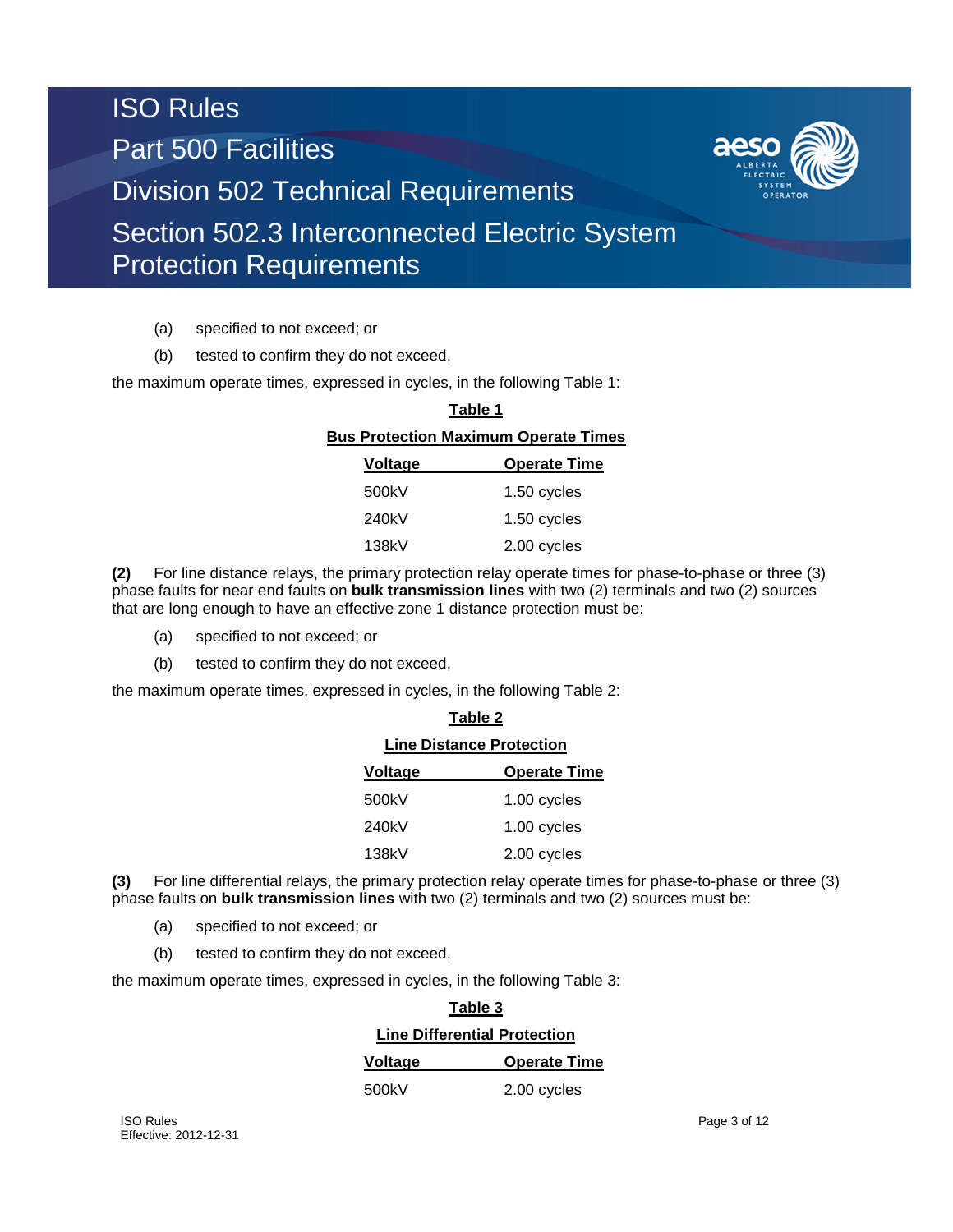

| 240kV | 2.00 cycles |
|-------|-------------|
| 138kV | 2.00 cycles |

- **(4)** The primary protection relay operate times for phase-to-phase or three (3) phase faults:
	- (a) within the zone of protection of equipment, including transformers, capacitor banks, reactors, and static VAR compensators; and
	- (b) close to the equipment's high voltage bushings that are connected to the **interconnected electric system**;

must be:

- (c) specified to not exceed; or
- (d) tested to confirm they do not exceed,

the maximum operate times, expressed in cycles, in the following Table 4:

| <b>Equipment Protection</b> |                     |  |
|-----------------------------|---------------------|--|
| <b>Voltage</b>              | <b>Operate Time</b> |  |
| 500kV                       | 1.50 cycles         |  |
| 240kV                       | 1.50 cycles         |  |
| 138kV                       | 2.00 cycles         |  |

**Table 4**

### **Instrument Transformers**

**9(1)** The **legal owner** of a **generating unit**, the **legal owner** of an **aggregated generating facility** and the **legal owner** of a **transmission facility** must ensure the facility uses protection class voltage and current transformers.

**(2)** Each **protection system** must have separate current cores and utilize separate secondary voltage transformer windings.

### **Voltage Transformers**

**10(1)** Voltage transformers for a facility must be wire wound, capacitive or optical voltage transformers, and any other form of transformer is prohibited.

**(2)** For two hundred and forty (240) kV or higher voltage facilities, **protection system** devices that require voltage transformer inputs to provide protection functions must be connected to voltage transformers that are directly connected to the protected element.

**(3)** For one hundred and forty four (144) kV or lower voltage facilities that utilize simple bus design, the use of common bus voltage transformers is acceptable.

ISO Rules Page 4 of 12 Effective: 2012-12-31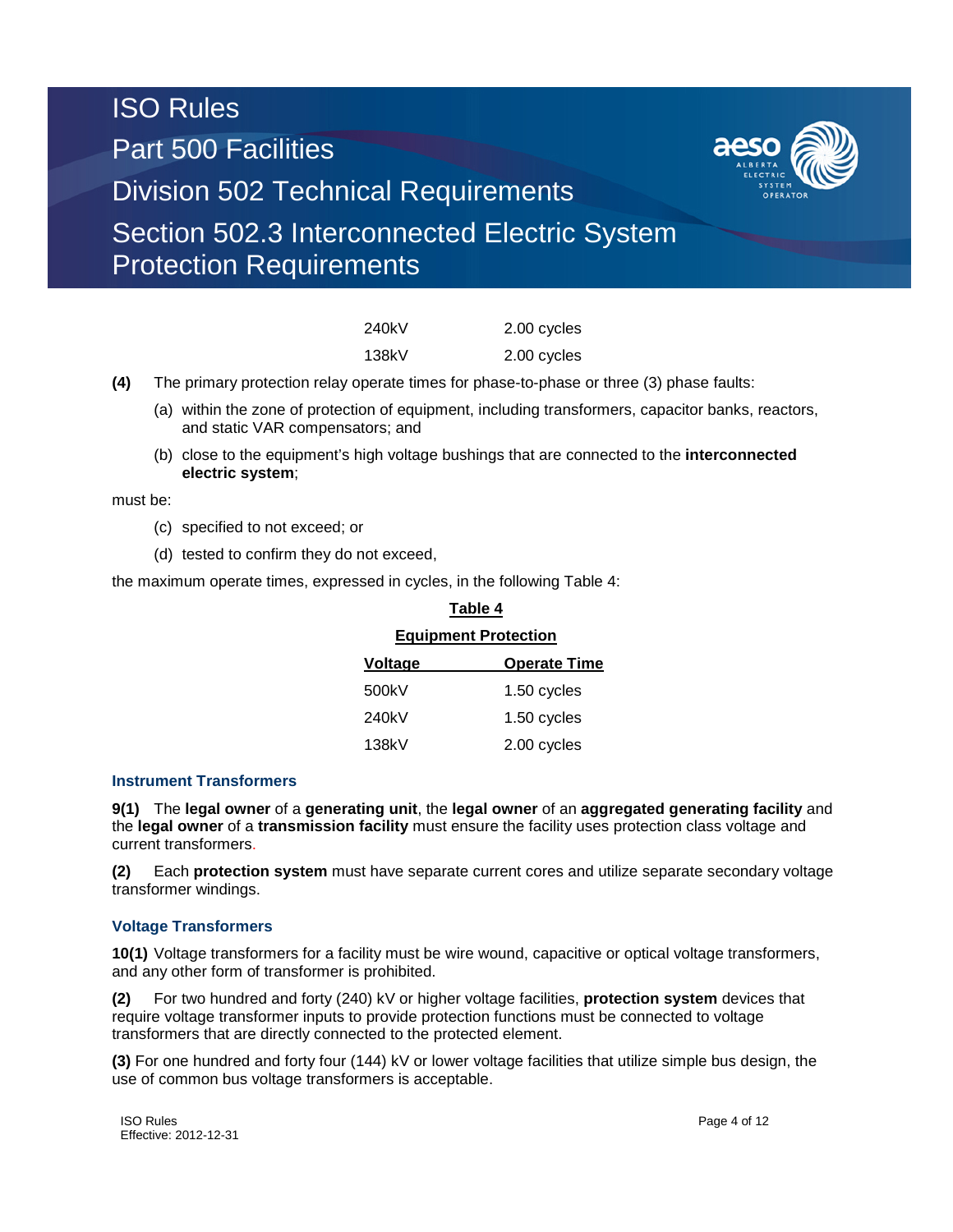# **Fuse Failure Alarm for Voltage Transformers**

**11** A voltage transformer used for protective purposes, including synchronism checking, must have a loss of potential alarm.

# **Current Transformers**

**12(1)** A current transformer used in a **protection system** must be either magnetic or optical, and must not be the limiting element in the **transmission facility's** rating.

**(2)** The maximum available current transformer ratio must be sized for the ultimate fault level of the facility as set out in the functional specification.

**(3)** A current transformer used in a **protection system** must meet the two point five (2.5L) low internal secondary impedance accuracy requirement as set out in *CAN/CSA-C60044-1:07, Instrument transformer – Part 1: Current transformers, Table 1B*, or an equivalent accuracy requirement at its maximum possible ratio, regardless of the ratio actually being utilized.

### **Protection System Power Supply**

**13(1)** The direct current supply for each of the two (2) **protection systems** for a facility must be protected such that a direct current fault within one (1) of the **protection systems** is isolated and will not affect the operation of the other **protection system**.

**(2)** A **protection system** must be such that it may be isolated from its direct current supply without affecting the operation of any other **protection system**.

# **Event Capture**

**14(1)** For each zone of protection, there must be a **protection system** with no less than one (1) relay or digital style fault event recorder to capture wave form event records.

**(2)** Faults within the zone of protection must trigger an event capture.

**(3)** The event recorder must be able to time stamp an event to an accuracy level within one point zero (1.0) milliseconds of Universal Time Constant.

**(4)** All event records must be retrievable within twenty four (24) hours of request.

### **Bulk Transmission Line**

# **Ground Fault Resistance Coverage**

**15** If a **bulk transmission line** experiences a fault of the following type, then each of the two (2) **protection systems** for the **bulk transmission line** must initiate isolation of the fault:

- (a) single line-to-ground, with a minimum impedance of five (5) ohms; or
- (b) phase-to-phase-to-ground with a minimum impedance of five (5) ohms.

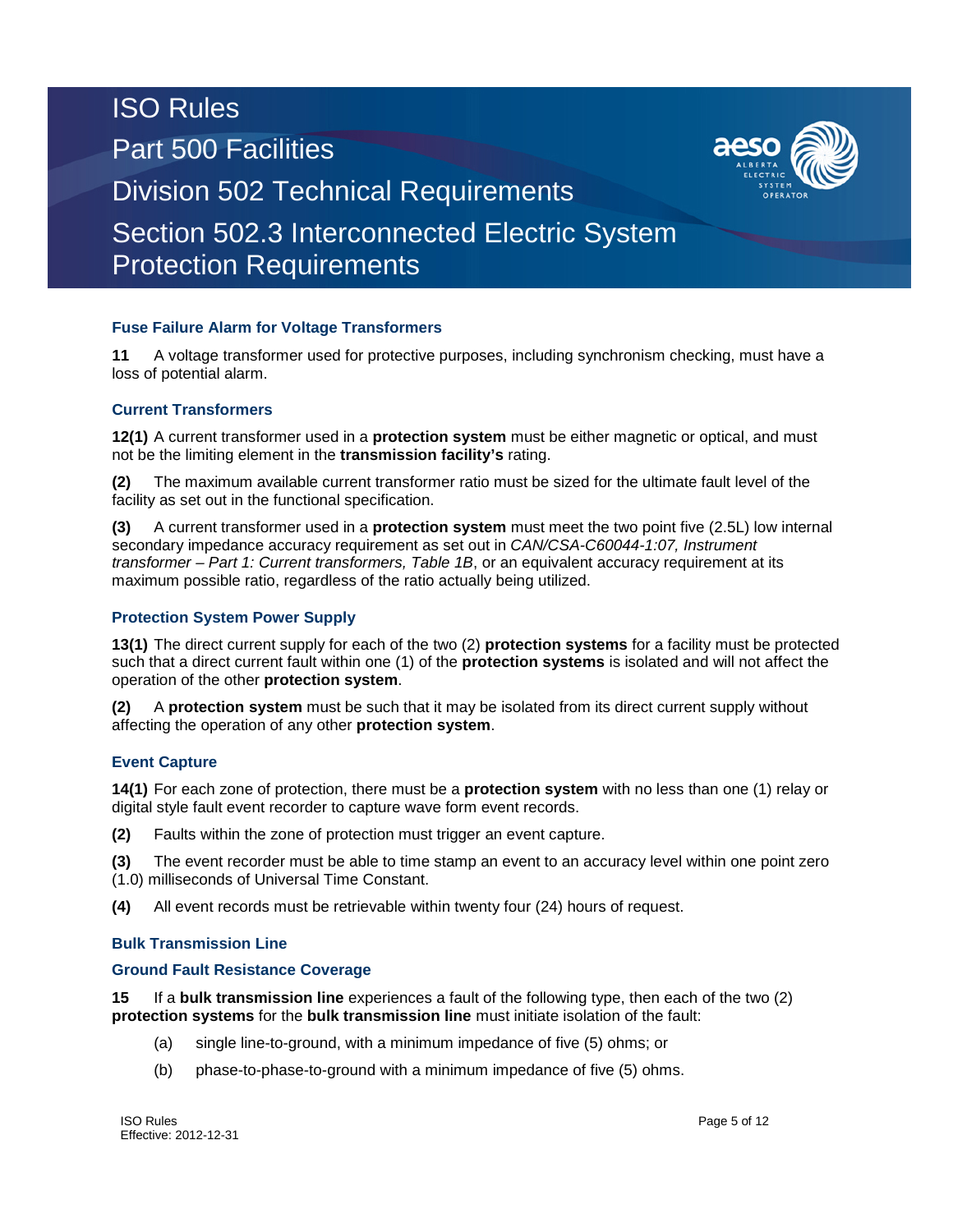# **Auto-Reclosing**

**16(1)** The **ISO** must, for two hundred and forty (240) kV or higher voltage **bulk transmission lines**, specify the type of auto-reclosing in the functional specification.

**(2)** When single pole trip and reclose is specified in the functional specification for a two hundred and forty (240) kV or higher voltage **bulk transmission line,** the following must be met:

- (a) auto-reclose single pole upon a single phase fault and not reclose for any multiphase fault, unless three (3) pole auto-reclosing operation or no reclosing is specifically requested in the functional specification;
- (b) not allow for more than one (1) attempt at each end of the **bulk transmission line** to autoreclose the **bulk transmission line**; and
- (c) have adequate dead time to ensure the secondary arc is extinguished.
- **(3)** A one hundred and forty four (144) kV or lower voltage **bulk transmission line** must:
	- (a) trip and auto-reclose three (3) pole once for all fault types unless no reclosing is specified in the project functional specification and
	- (b) have adequate dead time to ensure any secondary arc is extinguished

### **Auto–Reclosing Prohibition**

**17(1)** If a **bulk transmission line** is a dedicated single line connecting from a **generating unit** or any **aggregated generating facility** to the **interconnected electric system**, then the installation of autoreclosing equipment is prohibited, unless specifically provided for in the functional specification.

**(2)** Auto-reclosing on cables is not permitted.

### **Switch onto Fault**

**18** Instantaneous tripping must occur for the entire length of the **bulk transmission line** if upon an auto-reclose the fault re-establishes.

### **Synchronism Check Relaying**

**19** For all two hundred and forty (240) kV and higher voltage **bulk transmission line** breakers, a synchronism check relay must be used for all three (3) pole closing but those breakers that switch only a load transformer, a capacitor, or a reactor, and have no power source of their own, do not require a synchronism check relay.

### **Distance or Impedance Protection Systems**

**20** A **protection system** for a **bulk transmission line** utilizing distance or impedance protection as a primary manner of protecting a two (2) terminal, two (2) source **bulk transmission line** must have:

(a) no instantaneous distance element, such as zone 1, reach past the remote bus; and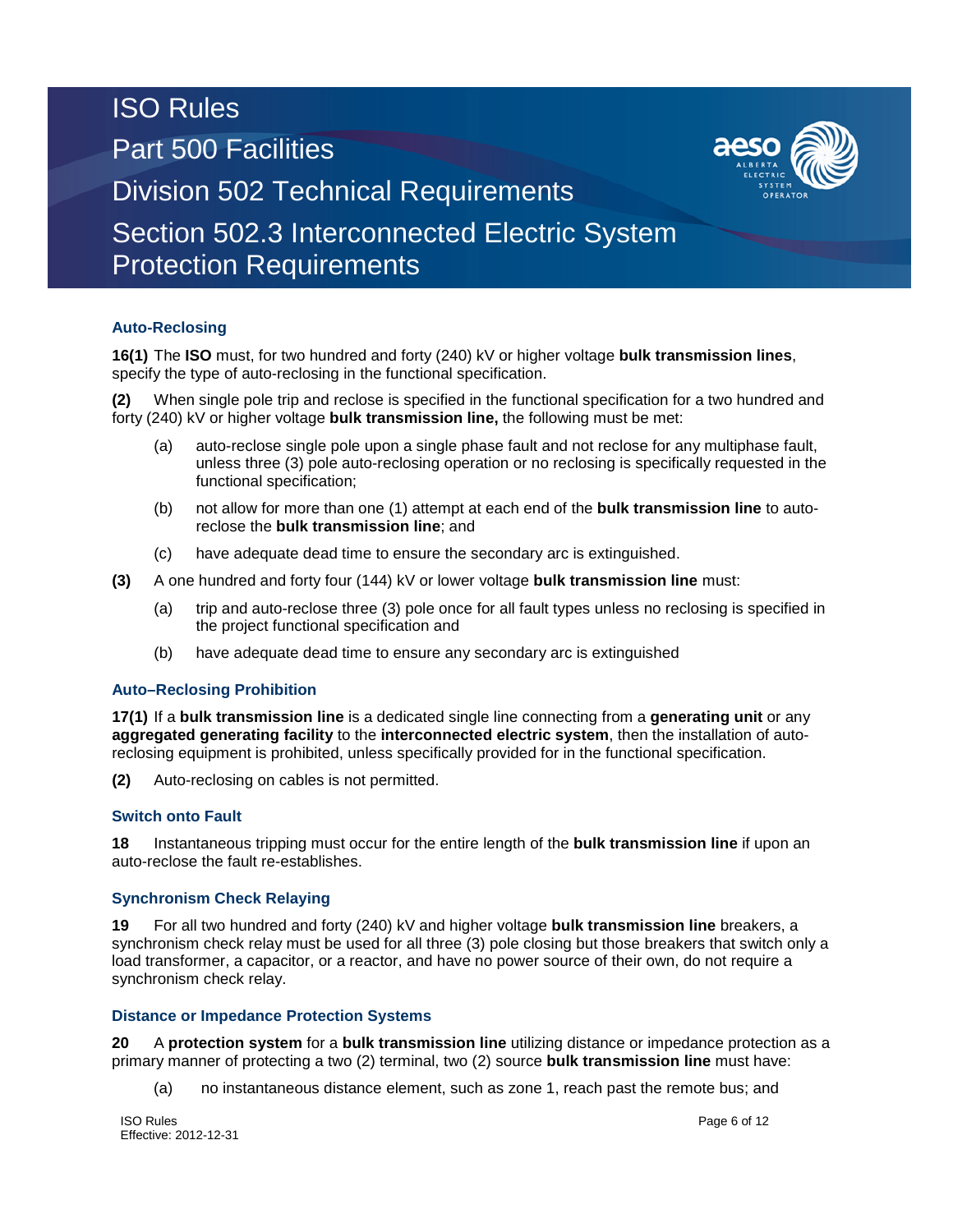# (b) at least one (1) distance element, such as zone 2, overreach the remote bus.

## **Differential Protection Systems**

**21(1)** On **bulk transmission lines**, the use of differential protection is acceptable.

- **(2)** Upon communication failure:
	- (a) the **protection system** must still be capable of fault detection and tripping; and
	- (b) protection relay operate times slower than those specified in subsection 8(3) are acceptable.

### **Stub Protection**

**22** Any stubs created by opening line motorized disconnects must be protected by two (2) **protection systems.**

### **Protection System Communications**

**23** Each communication system utilized in a **protection system** must be designed to have an overall availability of not less than ninety nine point nine nine (99.99) percent unless specified otherwise in the functional specification.

### **Three (3) Terminal Lines**

**24(1)** For a new three (3) terminal **bulk transmission line**, regardless of source or load locations, communications between all three (3) terminals is required.

**(2)** Notwithstanding subsections 6(c) and 24(1), if a protection study is undertaken identifying the level of mis-coordination and associated risks, the **ISO** may choose to grant an exemption in the functional specification.

**(3)** Clearing times for faults on the three (3) terminal line must comply with the requirements the **ISO** specifies in the functional specification for the facility.

### **Bulk Transmission Line Connected Reactors**

**25(1)** The line reactor for a two hundred and forty (240) kV or higher voltage **bulk transmission line** must be equipped with two (2) **protection systems**.

**(2)** The reactor **protection systems** must be in compliance with the following requirements:

- (a) a phase reactor must be equipped with two (2) differential **protection systems**;
- (b) a phase reactor must be equipped with a phase and residual over-current **protection system**, which may be included in one (1) of the differential **protection systems**;
- (c) an oil-filled reactor must have non-electrical **protection systems** with the same requirement as an oil-filled transformer; and

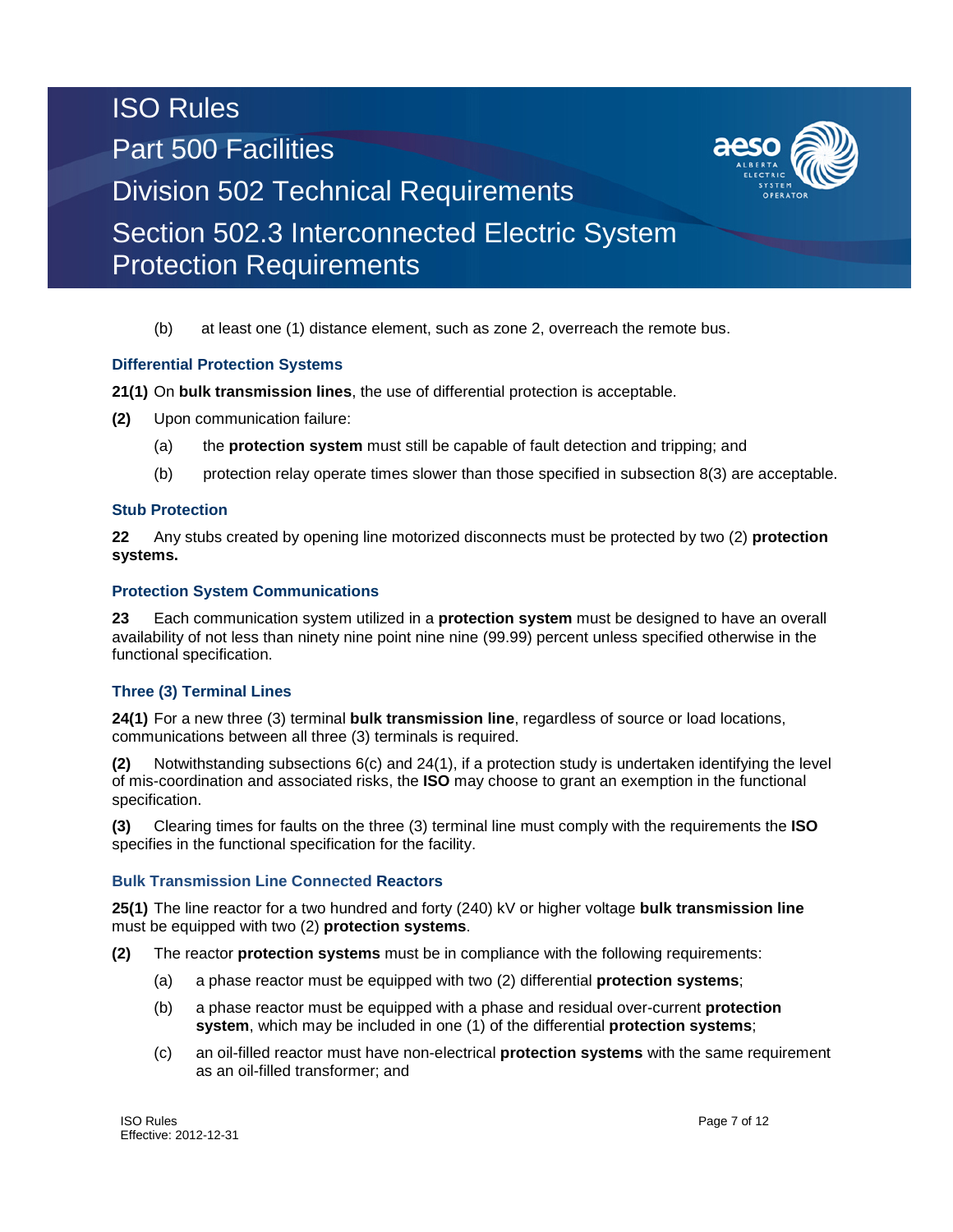(d) a neutral reactor must be either included in an overall zero sequence differential zone or equipped with a single phase differential **protection system** and must also be equipped with a second differential protection or over-current protection as backup.

## **Switch Onto Fault Protection – Manual Close**

**26(1)** A **bulk transmission line** terminal must be equipped with switch onto fault protection as identified in subsection 18 for **operator**-initiated breaker close.

**(2)** For a manual switch onto fault event, auto-reclose must be blocked.

### **Positive, Negative, Zero (0) and Mutual Impedances**

**27** For the protection of a **bulk transmission line**, the **protection system** equipment and settings must take into account the zero (0) sequence mutual coupling during fault conditions, and the underreach or over-reach of the distance element must be either mitigated or the zone reaches adjusted accordingly.

### **Five Hundred (500) kV Protection System Setting Verification**

**28** A five hundred (500) kV line **protection system** utilizing distance or impedance protection as its primary protection must have settings verified utilizing real-time digital simulation.

### **Substations**

### **Transformers**

**29(1)** All transformers with a base rating less than twenty-five (25) MVA must have:

- (a) one (1) independent overcurrent **protection system** installed on the high voltage side;
- (b) one (1) independent differential **protection system**;
- (c) an oil level alarm;
- (d) a minimum of gas accumulation alarming and gas surge protection tripping; and
- (e) two (2) levels for thermal alarm and the time between the first alarm and the second alarm must allow time to take action to unload the transformer.
- **(2)** A transformer with a base rating of twenty five (25) MVA or larger must have:
	- (a) one (1) overcurrent **protection** system which may be combined with a differential protection system;
	- (b) two (2) independent differential **protection systems**;
	- (c) an oil level alarm;
	- (d) a minimum of gas accumulation alarming and gas surge protection tripping; and

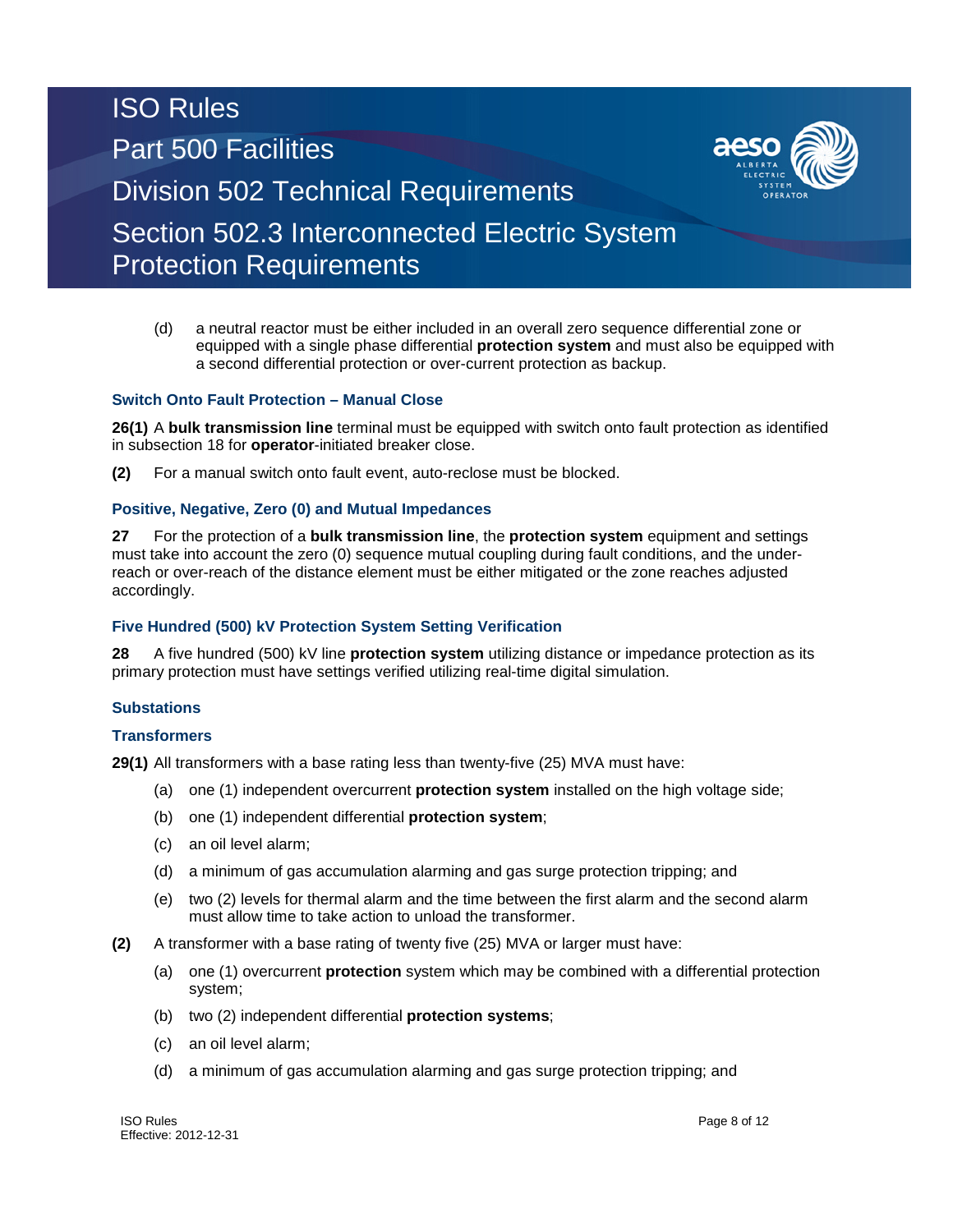(e) two (2) levels for thermal alarm and the time between the first alarm and the second alarm must allow time to take action to unload the transformer.

**(3)** All transformers with tertiary windings that are used for loads, such as station service, must have the tertiary windings included in the transformer differential protection zone.

## **Two Hundred and Forty (240) kV and Higher Voltage Substation Bus Protection**

**30(1)** All two hundred and forty (240) kV and higher voltage substation buses must have two (2) bus **protection systems**.

**(2)** All two hundred and forty (240) kV and higher voltage substation bus **protection systems** must trip all associated breakers to isolate the fault.

### **One Hundred and Forty Four (144) kV and Lower Voltage Substation Bus Protection**

**31(1)** All one hundred and forty four (144) kV and lower voltage substation buses must have two (2) bus **protection systems.**

**(2)** If protection studies show that the remote line **protection systems** can clear a bus fault in zero point six (0.6) seconds, then the remote line **protection systems** can be considered to be one (1) of the two (2) **protection systems** required in subsection 31(1).

**(3)** All one hundred and forty four (144) kV and lower voltage substation bus **protection systems** must trip all associated breakers to isolate the fault.

#### **Ring Bus Protection**

**32** Notwithstanding subsections 30 and 31, ring bus configured substations that have two (2) overlapping system element **protection systems** that are capable of stub protection as identified in subsection 22 do not require additional bus protection.

#### **Substation Shunt Capacitor Banks**

**33(1)** Auto-restoration of a faulted capacitor bank is prohibited.

**(2)** Two (2) over-current **protection systems** must be applied to shunt capacitor banks to detect major faults such as a phase-to-phase fault or phase-to-ground fault.

**(3)** For wye or wye-wye shunt capacitor banks, at least one (1) **protection system** must be applied which provides both an alarm and a trip level to detect capacitor bank unit or capacitor bank element failure.

#### **Substation Shunt Reactor Banks**

**34** The **protection systems** for shunt reactor banks must comply with the following: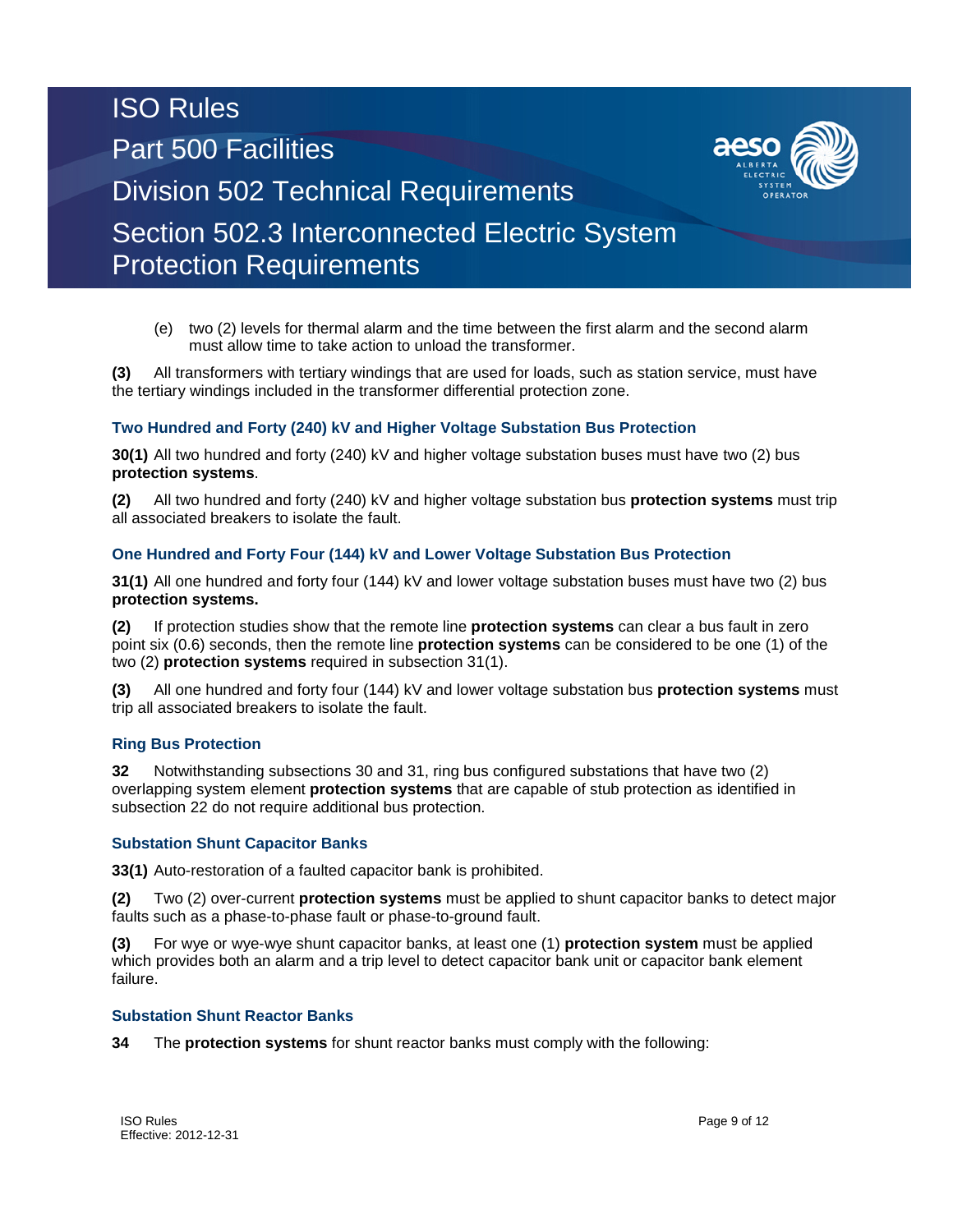- (a) one hundred and forty four (144) kV and lower voltage reactors must be equipped with a minimum of one (1) independent phase differential and one (1) independent over-current **protection systems**;
- (b) two hundred and forty (240) kV and higher voltage reactors must be equipped with two (2) differential **protection systems** and overcurrent protection which may be included in one (1) of the differential **protection systems**; and
- (c) an oil filled reactor, in addition, must have a minimum of gas accumulation alarming and gas surge protection tripping.

# **Breaker Failure Protection**

**35(1)** All breakers must have a minimum of one (1) breaker failure **protection system** and all protection trips excluding **remedial action scheme** trips must initiate a current or contact supervised breaker failure **protection system**.

**(2)** The **ISO** must identify the need for **remedial action schemes** to initiate breaker fail in the functional specifications on a project basis.

**(3)** For two hundred and forty (240) kV and higher voltage breakers, the breaker failure **protection system** must utilize direct tripping of all remote breakers utilizing communications.

**(4)** For one hundred and forty four (144) kV and lower voltage breakers, a breaker failure **protection system** must be installed which trips all:

- (a) local breakers; and
- (b) remote breakers:
	- (i) by a communication system which, notwithstanding subsection 23, must be designed to have an availability of at least ninety nine point five (99.5) percent; or
	- (ii) within a definite time period the **legal owner** of a **generating unit**, the **legal owner** of an **aggregated generating facility** or the **legal owner** of a **transmission facility**, as applicable, defines, and without thermally damaging additional facilities beyond the faulted facility.

**(5)** Regardless of subsection 35(4), the **ISO** may waive the requirements for tripping of the remote breakers if the affected **legal owner** of the **generating unit**, **the legal owner** of the **aggregated generating facility** or the **legal owner** of a **transmission facility** is prepared to accept the associated risks and the **ISO** documents such agreement in the project functional specifications.

**(6)** The maximum time delay for breaker fail operate time measured from the primary **protection system**'s trip output contact closing to the last local breaker receiving the open signal for solid single lineto-ground or three-phase faults that generate high fault currents must not be longer than:

(a) six (6) cycles, being zero point one zero zero (0.100) seconds, for five hundred (500) kV breakers;

**ISO Rules** Page 10 of 12 Effective: 2012-12-31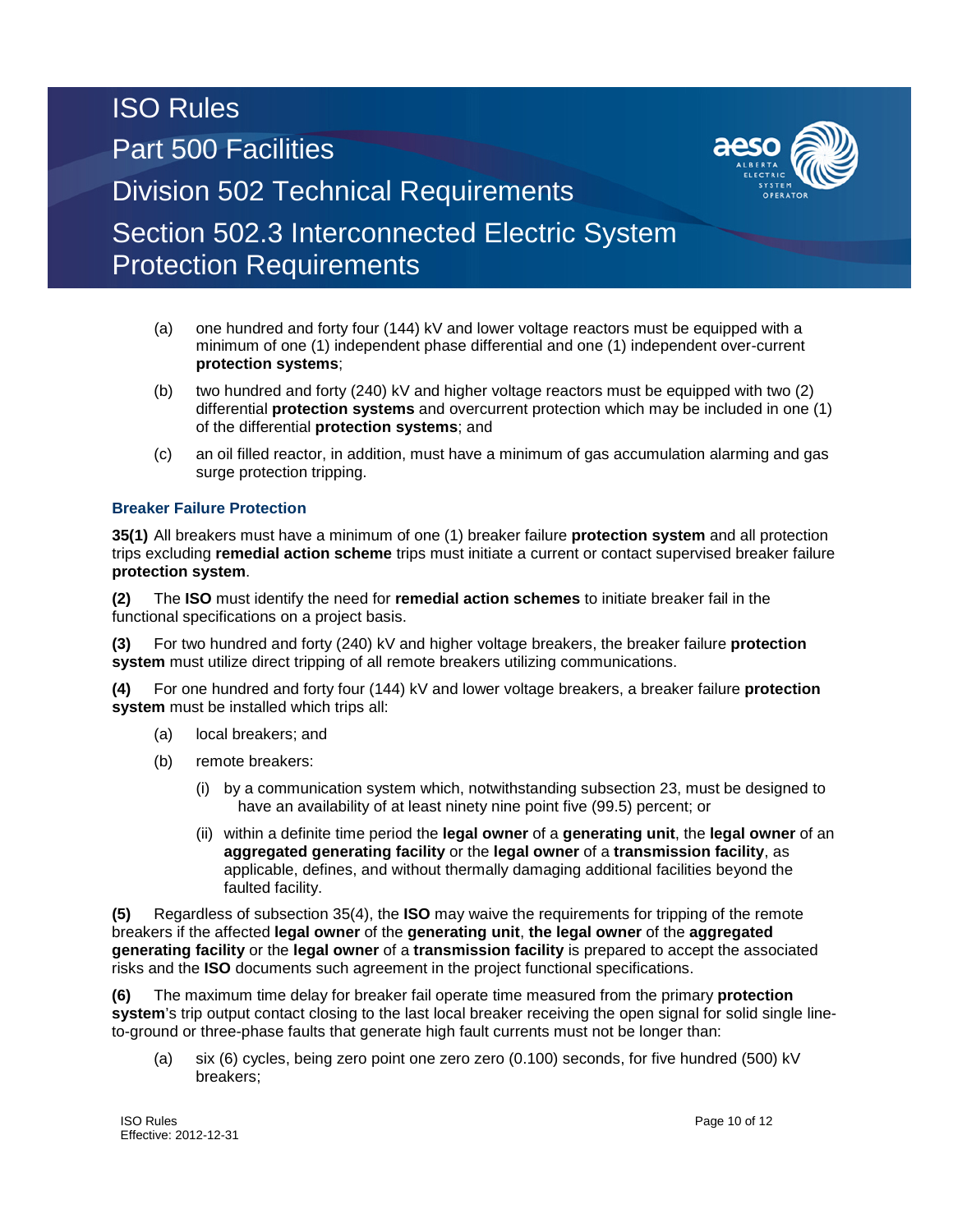- (b) seven (7) cycles, being zero point one one seven (0.117) seconds, for two hundred and forty (240) kV breakers; and
- (c) twelve (12) cycles, being zero point two zero zero (0.200) seconds, for one hundred and thirty eight (138) kV and one hundred and forty four (144) kV breakers.

**(7)** For applications where free standing current transformers are used with live-tank breakers it is acceptable to have a breaker fail operation for faults located between the breaker and the current transformer.

### **Substation Transformer Ended Lines**

**36** For one hundred and forty four (144) kV and lower voltage transformer ended **transmission lines** without a breaker, the substation must be equipped with two (2) independent direct transfer trip communication channels to trip any remote end breakers.

### **Generating Unit and Aggregated Generating Facility Protection**

### **Inadvertent Energization**

**37** No facility may be designed, engineered or constructed such that there may be inadvertent energization of any **generating unit** or **aggregated generating facility** including through the station service bus.

### **Protection from Interconnected Electric System Faults**

**38** The **legal owner** of a **generating unit** and the **legal owner** of an **aggregated generating facility** must each ensure that their facilities have appropriate **protection systems** to protect the facilities from the effects of faults on the **interconnected electric system**.

#### **Tripping**

**39(1)** If a **generating unit** or **aggregated generating facility** fault occurs, the **protection system** at a minimum, must isolate the fault from the **interconnected electric system** by opening the appropriate breakers and initiating breaker failure protection.

**(2)** If it is possible to energize or back-feed the **generating unit** or **aggregated generating facility** through the station service, then the **protection system** must also trip the low voltage station service breakers, including those with high-speed bus transfer schemes.

#### **Auto-Reclosing**

**40** Auto-reclosing of generator breakers after a **generating unit** or **aggregated generating facilities** fault is prohibited.